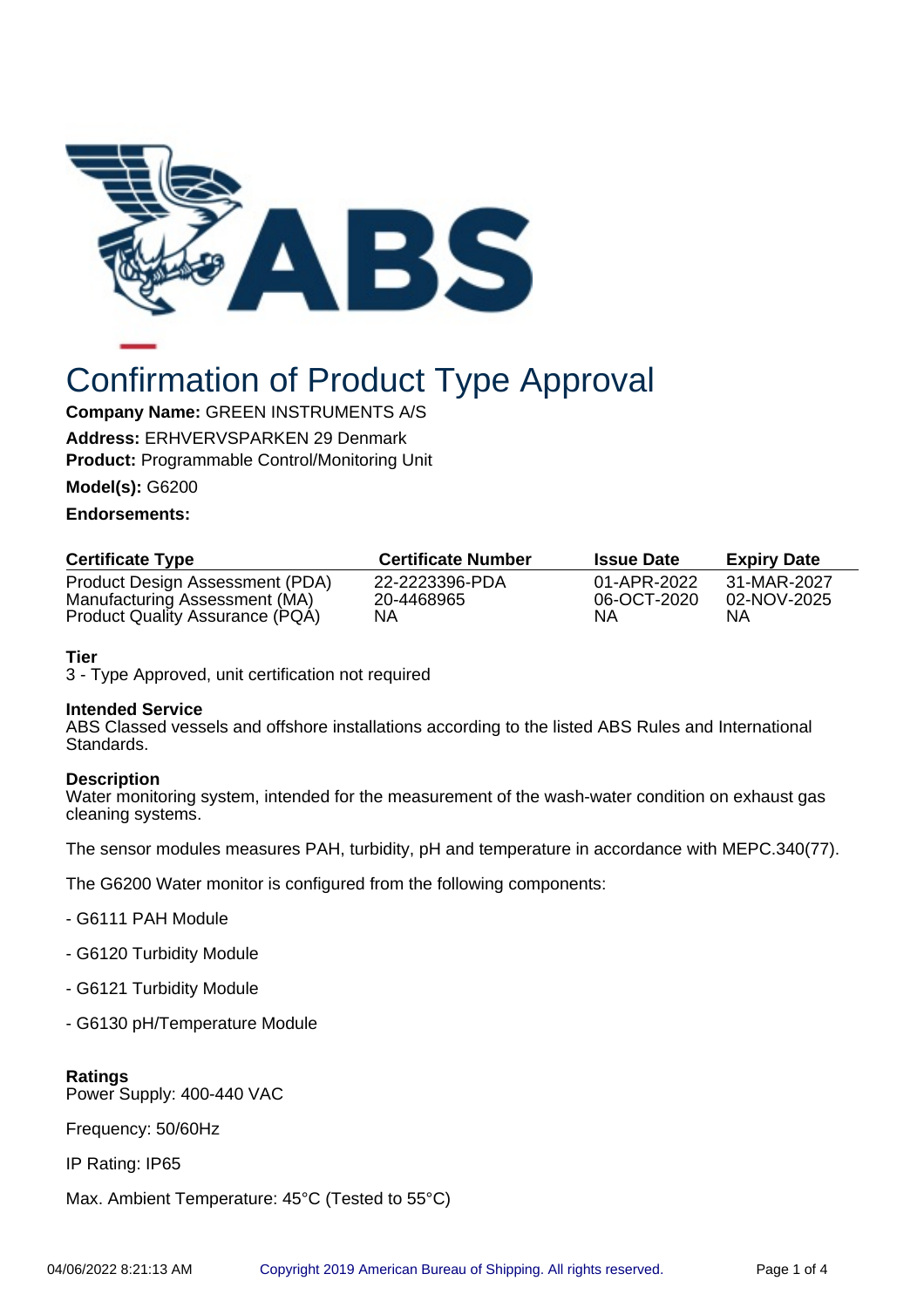#### **Service Restrictions**

1. Unit Certification is not required for this product. If the manufacturer or purchaser requests an ABS Certificate for compliance with a specification or standard, the specification or standard, including inspection standards and tolerances, must be clearly defined.

2. G6200 System is not to be installed in hazardous areas.

#### **Comments**

The Manufacturer has provided a declaration about the control of, or the lack of Asbestos in this product.

#### **Notes, Drawings and Documentation**

Green Instruments, Performance Test Report for Type Approval G6200 Water Monitoring System dated 09-12-2021, Revision: 0, Pages: 12

Green Instruments, Additional Performance Type Test Report PAH with turbidity compensation approved by ClassNK dated 10-09-2021, Revision: 0, Pages: 18

EKTOS Testing & Reliability Services Report No. P20-0184-2, Turbidity Transmitter AWT420 Environmental Test Report dated 20-04-2021, Revision: 0, Pages: 113

EKTOS Testing & Reliability Services Report No. P21-0087-1, G6200 Environmental Test Report dated 21-09-2021, Revision: 0, Pages: 62

- EKTOS Testing & Reliability Services Report No. P21-0087-3, G6200 Flame Retardant Test Report dated 21-10-2021, Revision: 0, Pages: 26
- Drawing No. 103864, G6200 Operation Manual, Revision: 1.0, Pages: 35
- Drawing No. 11076, Electrical drawings G6200, Revision: 0, Pages: 54
- Drawing No. 11182, PID for G6200 Water Monitoring System, Revision: A, Pages: 1
- Drawing No. 11246, Installation Layout Water Monitoring System G6200, Revision: A, Pages: 1
- Drawing No. 11247, Component Layout G6200 Water Monitoring System, Revision: 0, Pages: 1
- Drawing No. G6200, G6200 About the product type approval revision 2022-03-14, Revision: 0, Pages: 7

Drawing No. G6200 FAT, G6200 FAT, Revision: 0, Pages: 1

- Drawing No. G6200 FMEA v.1.2, G6200 FMEA v.1.2, Revision: 0, Pages: 3
- Drawing No. ISO 9001, ISO 9001, Revision: 0, Pages: 1

Drawing No. LR21187327TA, Turbidity transmitter AWT420 TAC, Revision: 0, Pages: 2

Drawing No. NA 12, G6200 Flame retardant assessment, Revision: 0, Pages: 2

- Drawing No. NA 3, G6200 IP rating assessment, Revision: 0, Pages: 18
- Drawing No. NA 4, G6200 Performance Test Plan, Revision: 0, Pages: 10
- Drawing No. NTU 0, Certificate of Analysis, Revision: 0, Pages: 2
- Drawing No. NTU 10, Certificate of Analysis, Revision: 0, Pages: 2
- Drawing No. NTU 20, Certificate of Analysis, Revision: 0, Pages: 1
- Drawing No. NTU 30, Certificate of Analysis, Revision: 0, Pages: 1

Drawing No. NTU 40, Certificate of Analysis, Revision: 0, Pages: 2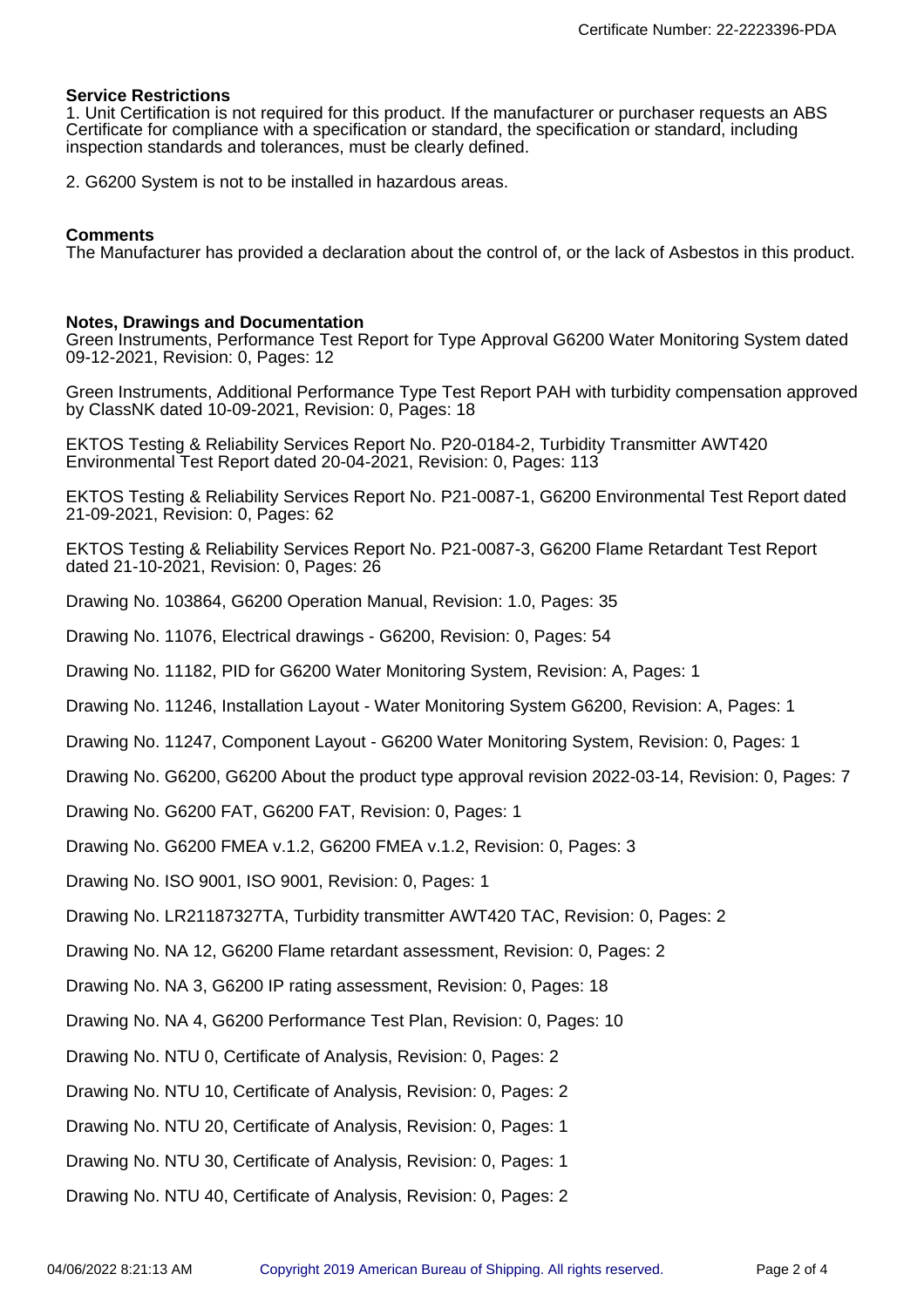Drawing No. NTU 5000, Certificate of Analysis, Revision: 0, Pages: 1

Drawing No. PAH 0, Certificate of Analysis, Revision: 0, Pages: 2

Drawing No. PAH 100, Certificate of Analysis, Revision: 0, Pages: 4

Drawing No. PAH 200, Certificate of Analysis, Revision: 0, Pages: 2

Drawing No. PAH 400, Certificate of Analysis, Revision: 0, Pages: 4

Drawing No. PAH 50, Certificate of Analysis, Revision: 0, Pages: 4

Drawing No. PAH 800, Certificate of Analysis, Revision: 0, Pages: 2

Drawing No. pH 1,68, Certificate of Analysis, Revision: 0, Pages: 1

Drawing No. pH 10, Certificate of Analysis, Revision: 0, Pages: 1

Drawing No. pH 12,45, Certificate of Analysis, Revision: 0, Pages: 1

Drawing No. pH 4, Certificate of Analysis, Revision: 0, Pages: 1

Drawing No. pH 7, Certificate of Analysis, Revision: 0, Pages: 1

#### **Term of Validity**

This Product Design Assessment (PDA) Certificate remains valid until 31/Mar/2027 or until the Rules and/or Standards used in the assessment are revised or until there is a design modification warranting design reassessment (whichever occurs first).

Acceptance of product is limited to the "Intended Service" details prescribed in the certificate and as per applicable Rules and Standards.

This Certificate is valid for installation of the listed product on ABS units which exist or are under contract for construction on or previous to the effective date of the ABS Rules and standards applied at the time of PDA issuance. Use of the Product for non-ABS units is subject to agreement between the manufacturer and intended client.

#### **ABS Rules**

2022 Rules for Conditions of Classification 1-1-4/7.7, 1-1-A3 and A4, which covers the following:

2022 Rules for Building and Classing Marine Vessel Rules: 4-1-1/Table 3, 4-9-3/11, 4-9-9/3, 4-9-9/7, 4-9-9/13, 4-9-9/Table 1

2022 Rules for Conditions of Classification - Offshore Units and Structures 1-1-4/9.7, 1-1-A2 and A3, which covers the following:

2022 Rules for Building and Classing Mobile Offshore Units: 6-1-7/Table 1

2022 Rules for Conditions of Classification - Light and High Speed Craft 1-1-4/11.9, 1-1-A2 and A3, which covers the following:

2022 Rules for Building and Classing High Speed Crafts: 4-7-8/7, 4-7-9/3, 4-7-9/7, 4-7-9/15, 4-7-9/Table  $\Omega$ 

#### **International Standards**

IACS UR E10 (Rev.8) - 2021 Test Specification for Type Approval MEPC.340(77) - 2021 Guidelines for Exhaust Gas Cleaning Systems

#### **EU-MED Standards** NA

**National Standards** NA